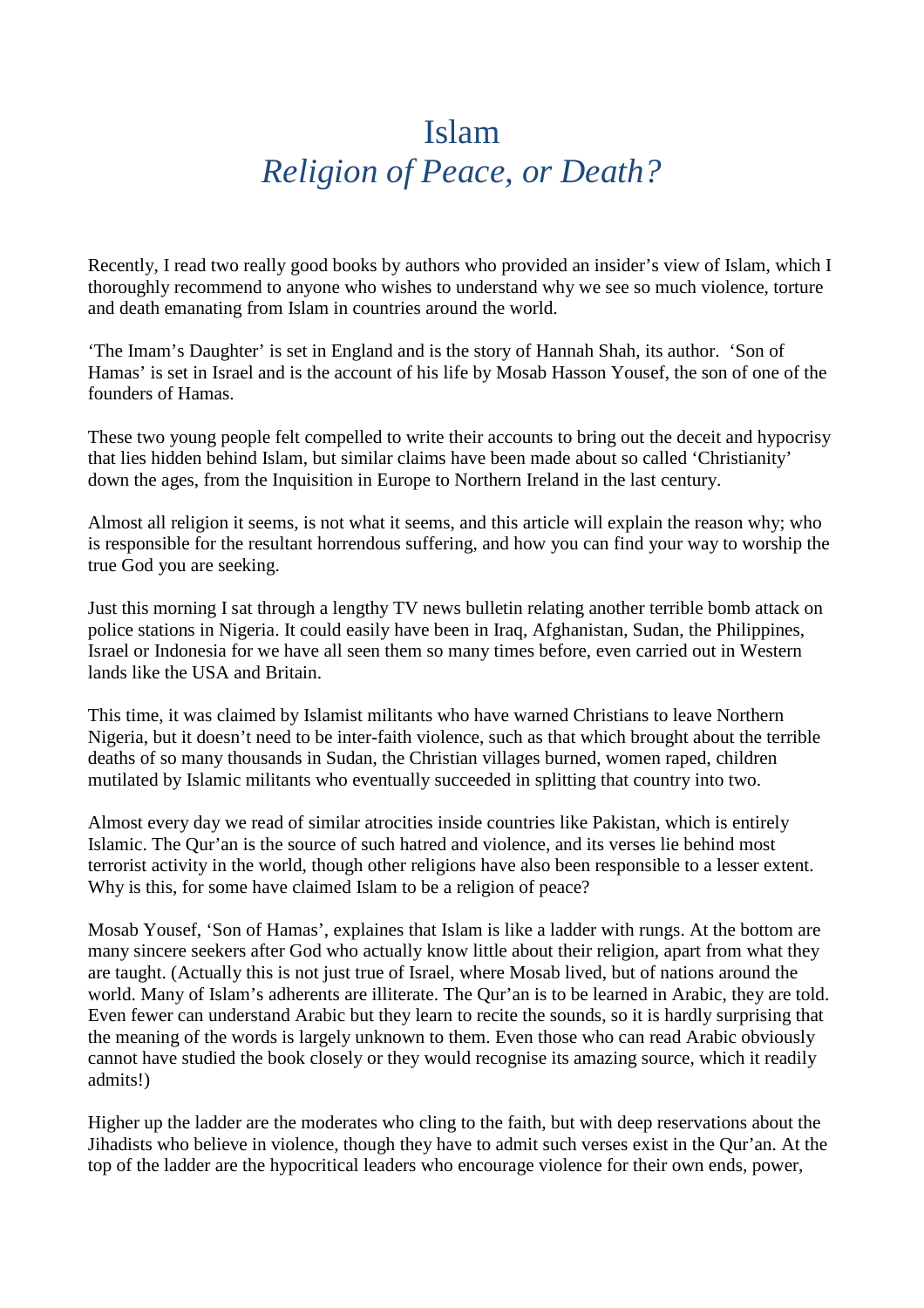riches and control, and who think nothing of cynically standing safely aside while inciting deceived innocents to give their lives as suicide bombers in the hope of going "straight to heaven." These evil men believe that all kinds of evil, torture and killing are necessary for the end goal of a worldwide caliphate, without other religions, with themselves, of course, at the top.

This is, as we have seen, is not just restricted to Islam, but is a pattern mirrored in other religions too, to a much lesser extent. Even the sincere moderates in most religions are not deeply aware of their own 'Holy Books'. They believe what they are told by their ministers or mullahs, who themselves often tend to concentrate on the added 'traditions' of their culture and religion, rather than the original documents.

Ask the average 'Christian' what Christ taught, what Christianity is about, and they will mention Christmas, Easter, maybe 'baptising' infants with a few drops of water from a font, none of which are found in the Bible!

What all this boils down to is deception. Deception on a worldwide scale! Delusion follows, and in Islam this has resulted in the **death of millions**. Who is responsible for that? Revelation 12:9, '*So the great dragon was cast out, that serpent of old, called the Devil and Satan, who deceives the whole world; he was cast to the earth, and his angels were cast out with him.'* 

Satan lies behind all false religion, and he has had his success with false Christianity, but at this time there is no doubt that his most successful ploy is found in Islam, because he cares not who he kills, just as long as he kills as much of humanity as possible, for he greatly envies our place in God's Plan.

Unsuccessful in his battle with the Almighty, Satan was cast down to the earth with the one third of the angels who followed him in his rebellion. Here, God has allowed him and his demons to test humanity to see just who will resist his evil influence. With false religions and equally false theories which divert people from God, Satan has cast a veil of deception over the whole world. 2 Corinthians 4:4, '*whose minds the god of this age has blinded, who do not believe, lest the light of the gospel of the glory of Christ, who is the image of God, should shine on them.'* 

Our Heavenly Father is a master planner. He, with His Son Jesus Christ, is working on a plan that will result in the resurrection of just  $144,000$  saints (Revelation 14:1) when Christ returns for them, half way through the coming seven years of tribulation before the establishment of God's Kingdom here on the earth for 1000 years. Only after their role during the millennium will the rest of humanity be resurrected - all who have ever lived, at last to have their chance to know God and gain eternal life.

Revelation 20:4,11-13. *' I saw thrones, and they sat on them, and judgment was committed to them. Then I saw the souls of those who had been beheaded for their witness to Jesus and for the word of God, who had not worshiped the beast or his image, and had not received his mark on their foreheads or on their hands. And they lived and reigned with Christ for a thousand years.'* 

*Then I saw a great white throne and Him who sat on it, from whose face the earth and the heaven fled away. And there was found no place for them.* <sup>12</sup> *And I saw the dead, small and great, standing fled away. And there was found no place for them.* <sup>12</sup> *And I saw the dead, small and great, standing before God, and books were opened. And another book was opened, which is the Book of Life. And the dead were judged according to their works, by the things which were written in the books. <sup>13</sup> The sea gave up the dead who were in it, and Death and Hades delivered up the dead who were in them. And they were judged, each one according to his works.'*